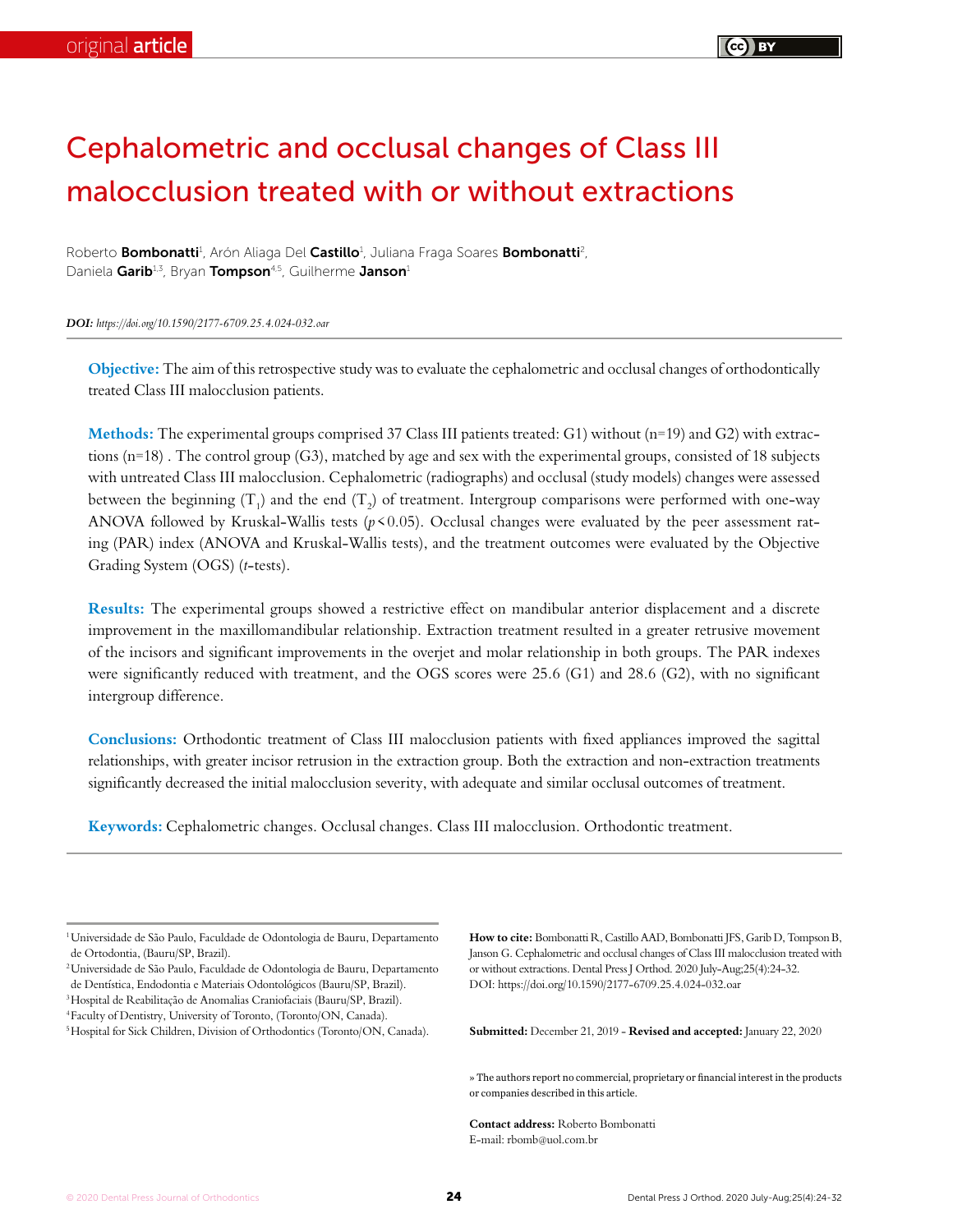## INTRODUCTION

Class III malocclusion is a controversial subject among researchers concerning diagnosis, prognosis, and treatment, especially because of the unpredictable and potentially unfavorable nature of mandibular growth. The most common treatment alternatives for correction of this malocclusion include orthopedic devices in the mixed or early permanent dentition or in adolescent patients.<sup>1,2</sup> In the permanent dentition, the treatment approaches may consist of fixed appliances associated with Class III elastics<sup>3-5</sup> for dentoalveolar compensation, with or without extractions.<sup>6-8</sup> Adult patients who present severe skeletal Class III deformity are usually potential candidates for orthognathic surgery to correct the skeletal anomaly.<sup>9</sup>

Studies described the dentofacial changes induced by orthopedic Class III treatment.<sup>1,2</sup> However, except case reports, only a few have actually studied fixed appliances treatment changes in Class III malocclusion patients. The main effects of various approaches used in Class III malocclusion treatment are: maxillomandibular relationship and facial esthetics improvements, increase in lower anterior face height, protrusion of maxillary incisors, retroclination of mandibular incisors, correction of overbite, overjet and molar relationship.3-6,8,10,11 The treatment can be performed without extractions<sup>10</sup> or with different extraction protocols.<sup>11-14</sup>

Few studies have compared the treatment effects with a control group to discriminate these changes from the usual craniofacial growth changes.<sup>4,7,12</sup> Battagel and Orton<sup>3</sup> used three groups: non-extraction treatment, mandibular premolar extraction treatment, and an untreated control group. In Class III treatment with fixed appliances, only Faerovig and Zachrisson<sup>13</sup> and Janson et al<sup>8</sup> assessed the occlusal changes on dental casts.

Therefore, the objective of this study was to compare the cephalometric and occlusal changes of Class III malocclusion patients treated with or without 4-premolar extractions and untreated Class III malocclusion subjects.

# MATERIAL AND METHODS Sample

This research was submitted and approved by the Ethics in Research Committee of Bauru Dental School,

University of São Paulo (CAAE 48128915.6.0000.5417). Data was retrospectively and randomly obtained from files of two different study centres at the pre-  $(T_1)$  and posttreatment (T<sub>2</sub>) (or observational) stages. Initially, all patients presented Class III molar relationship at least on one side. The sample size was calculated to be 17 patients ( $\alpha$ =5%,  $\beta$ =20%, minimum difference=2mm and  $SD = 2 \, \text{mm}$  in Wits appraisal change).<sup>4</sup>

Bombonatti R, Castillo AAD, Bombonatti JFS, Garib D, Tompson B, Janson G original **article**

The experimental groups comprised patients treated at Bauru Dental School, University of São Paulo (Brazil). Group G1 consisted of 19 patients treated without extraction and group G2, of 18 patients treated with 4-premolar extractions protocol. Orthodontic treatment was performed with fixed Edgewise appliances, with  $0.022 \times 0.028$ -in conventional brackets and the usual archwire sequence (initial 0.014-in NiTi, followed by 0.016, 0.018, 0.020 and 0.019 x 0.025-in stainless steel archwires). According to the type of malocclusion, it was associated with rapid maxillary expansion using Hyrax appliance (due to transverse discrepancy) and Class III elastics, to correct the anteroposterior relationships. Crowding was corrected with expansion of the leveling archwires and stripping. In extraction treatment, the initial canine retraction was performed on a round continuous 0.014-in NiTi archwire and the anterior teeth retraction, with rectangular stainless steel archwires, both with elastomeric chains. The control group (G3) consisted of 18 subjects with untreated Class III malocclusion from the Burlington Growth Centre, located at Faculty of Dentistry, University of Toronto, Canada (Table 1).

#### Cephalometric evaluation

The lateral cephalometric radiographs were hand traced by one examiner. The image magnification factors of the radiographs ranged from 6% to 9.8%. The cephalometric tracings were then digitized (Lexmark, model MX810 Series, Lexington, Kentucky, USA) and analyzed with Dolphin Imaging v. 11.7 Premium software (Patterson Dental Supply, Inc., Chatsworth, California, USA). Twenty seven variables were used: 11 angular and 16 linear (Table 2).

# Occlusal evaluation

The occlusal changes were measured by the same examiner on dental casts using the Peer Assessment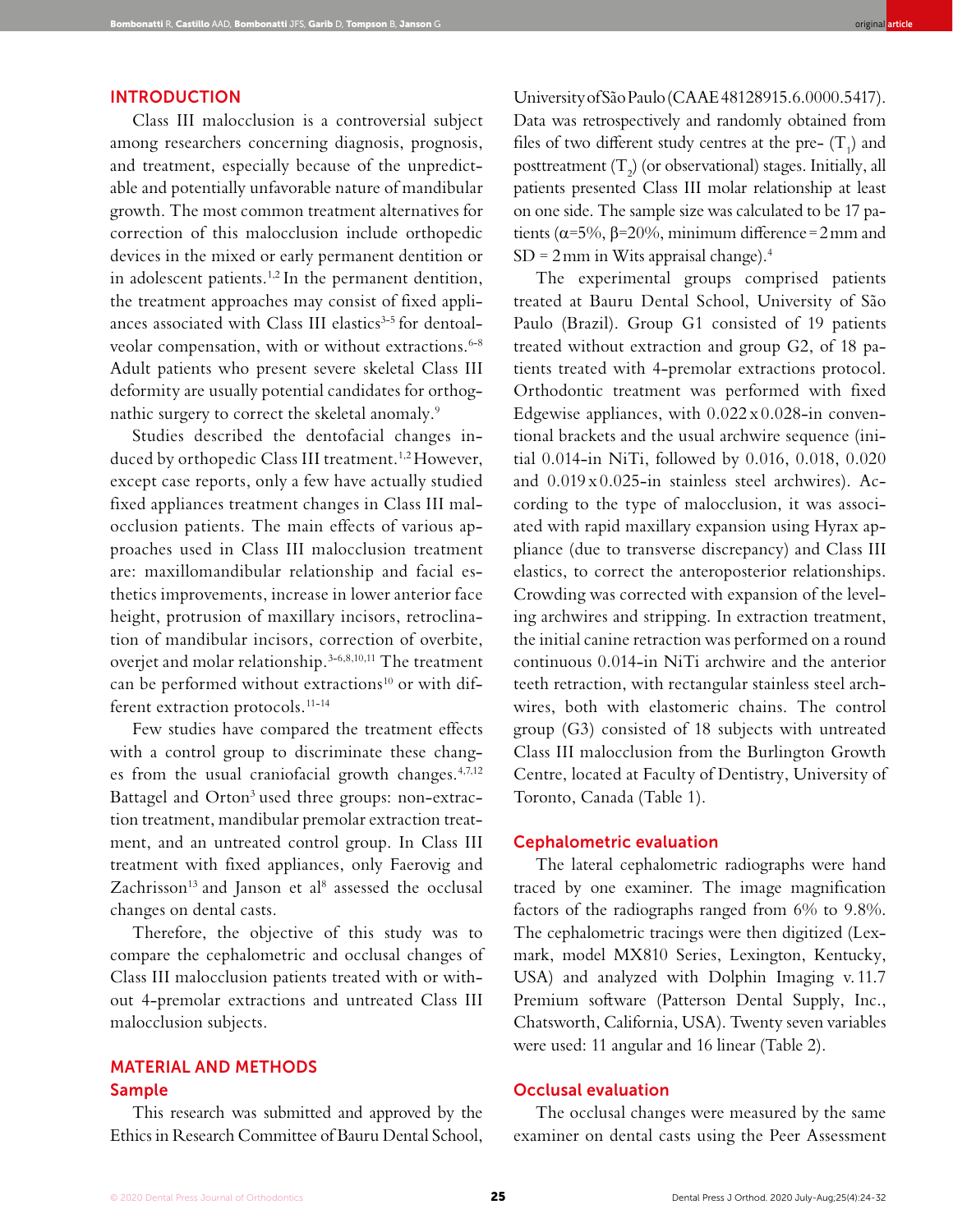Table 1 - Intergroup comparability.

|                                         | G1          |       | G <sub>2</sub> |       | G <sub>3</sub> |       |                    |
|-----------------------------------------|-------------|-------|----------------|-------|----------------|-------|--------------------|
|                                         | <b>Mean</b> | (SD)  | <b>Mean</b>    | (SD)  | <b>Mean</b>    | (SD)  |                    |
| T, (age in years)                       | 14.3        | (2.5) | 14.8           | (2.3) | 14.0           | (1.2) | $0.571$ $\sqrt{ }$ |
| $T2$ (age in years)                     | 17.6        | (2.5) | 17.7           | (2.4) | 17.8           | (2.3) | $0.972$ $\[$       |
| Treatment or observational time (years) | 3.3         | (1.4) | 3.0            | (0.8) | 3.8            | (2.4) | 0.974 €            |
| <b>SEX</b>                              |             |       |                |       |                |       |                    |
| Male                                    | 7(12.7%)    |       | 7(12.7%)       |       | 10 (18.2%)     |       | $0.458$ $\Omega$   |
| Female                                  | 12 (21.8%)  |       | 11 (20.0%)     |       | 8 (14.6%)      |       |                    |

§ = ANOVA test. € = Kruskal-Wallis test. Ω = Chi-square test.

#### Table 2 - Cephalometric variables.

| <b>VARIABLES</b>                         |                                                                                                              |  |  |  |  |  |  |  |
|------------------------------------------|--------------------------------------------------------------------------------------------------------------|--|--|--|--|--|--|--|
| <b>MAXILLARY COMPONENT</b>               |                                                                                                              |  |  |  |  |  |  |  |
|                                          | SNA (degrees) SN to NA angle                                                                                 |  |  |  |  |  |  |  |
| A-NPerp (mm)                             | Linear distance from A-point to nasion-perpendicular                                                         |  |  |  |  |  |  |  |
|                                          | Co-A (mm) Condylion to A-point distance (effective maxillary length)                                         |  |  |  |  |  |  |  |
| <b>MANDIBULAR COMPONENT</b>              |                                                                                                              |  |  |  |  |  |  |  |
| SNB (degrees)                            | SN to NB angle                                                                                               |  |  |  |  |  |  |  |
| P-NPerp (mm)                             | Linear distance from pogonion to nasion-perpendicular                                                        |  |  |  |  |  |  |  |
|                                          | Co-Gn (mm) Condylion to gnathion distance (effective mandibular length)                                      |  |  |  |  |  |  |  |
|                                          | <b>MAXILLOMANDIBULAR RELATIONSHIP</b>                                                                        |  |  |  |  |  |  |  |
| ANB (degrees)                            | NA to NB angle                                                                                               |  |  |  |  |  |  |  |
| Wits (mm)                                | Distance between perpendicular projections of points A and B on the functional occlusal plane                |  |  |  |  |  |  |  |
| NAP (degrees)                            | Angle between points N, A, and P                                                                             |  |  |  |  |  |  |  |
|                                          | <b>GROWTH PATTERN</b>                                                                                        |  |  |  |  |  |  |  |
| SN.GoGn (degrees)                        | SN to GoGn angle                                                                                             |  |  |  |  |  |  |  |
| ANS-Me (mm)                              | Distance from ANS to menton (lower anterior face height)                                                     |  |  |  |  |  |  |  |
| SN.OccPlane (degrees)                    | SN to occlusal plane angle                                                                                   |  |  |  |  |  |  |  |
| <b>MAXILLARY DENTOALVEOLAR COMPONENT</b> |                                                                                                              |  |  |  |  |  |  |  |
| 1.NA (degrees)                           | Maxillary incisor long axis to NA angle                                                                      |  |  |  |  |  |  |  |
| $1-NA$ ( $mm$ )                          | Distance between most anterior point of crown of maxillary incisor and NA line                               |  |  |  |  |  |  |  |
| $1-PP$ (mm)                              | Perpendicular distance between incisal edge of maxillary incisor and palatal plane                           |  |  |  |  |  |  |  |
| 1.PP (degrees)                           | Maxillary incisor long axis to palatal plane angle                                                           |  |  |  |  |  |  |  |
| $1-AP$ (mm)                              | Distance between most anterior point of crown of maxillary incisor and A-P line                              |  |  |  |  |  |  |  |
|                                          | <b>MANDIBULAR DENTOALVEOLAR COMPONENT</b>                                                                    |  |  |  |  |  |  |  |
| 1.NB (degrees)                           | Mandibular incisor long axis to NB angle                                                                     |  |  |  |  |  |  |  |
| $1-NB$ (mm)                              | Distance between most anterior point of crown of mandibular incisor and NB line                              |  |  |  |  |  |  |  |
| $1-PM$ (mm)                              | Perpendicular distance between incisal edge of mandibular incisor and mandibular plane                       |  |  |  |  |  |  |  |
| 1.PM (degrees)                           | Mandibular incisor long axis to mandibular plane (Go-Me) angle                                               |  |  |  |  |  |  |  |
| <b>DENTAL RELATIONSHIPS</b>              |                                                                                                              |  |  |  |  |  |  |  |
| Overbite (mm)                            | Distance between the incisal edges of maxillary and mandibular incisors, perpendicular to the occlusal plane |  |  |  |  |  |  |  |
| Overjet (mm)                             | Distance between the incisal edges of maxillary and mandibular incisors, parallel to the occlusal plane      |  |  |  |  |  |  |  |
| Molar Relation (mm)                      | Distance between mesial points of maxillary and mandibular molars, parallel to Frankfort plane               |  |  |  |  |  |  |  |
|                                          | <b>SOFT TISSUE</b>                                                                                           |  |  |  |  |  |  |  |
| UL-S Line (mm)                           | Perpendicular distance between line S and UL (most anterior point of upper lip)                              |  |  |  |  |  |  |  |
| LL-S Line (mm)                           | Perpendicular distance between line S and LL (most anterior point of lower lip)                              |  |  |  |  |  |  |  |
| G'.Sn.P' (degrees)                       | G'Sn to SnP' angle (Facial Convexity)                                                                        |  |  |  |  |  |  |  |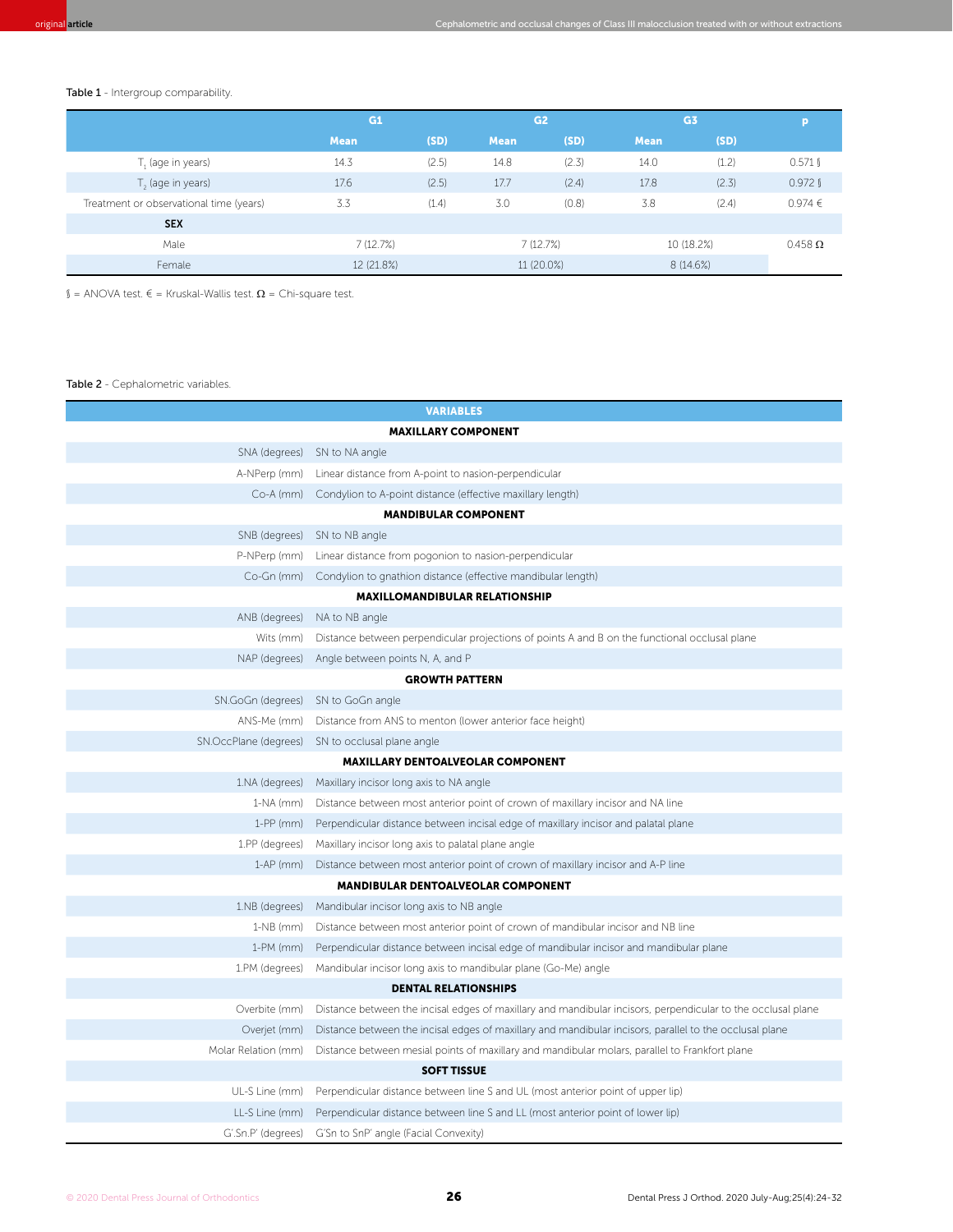Rating (PAR) index<sup>15</sup> with a 0.01-mm precision digital caliper (Mitutoyo Corp, Kanogawa, Japan). Higher scores indicate higher levels of irregularity. This evaluation quantified the initial malocclusion severity (PAR<sub>1</sub>), the occlusal treatment results (PAR<sub>2</sub>), the PAR treatment or observation changes ( $PAR_{2-1}$ ) and the percentage of PAR change (%PAR), using the following formula<sup>16</sup>:

# % PAR =  $\left($  PAR<sub>2-1</sub> $/$  PAR<sub>1</sub> $\right)$  x 100

The quality of the occlusal and radiographic results of the orthodontic treatments was evaluated with the Objective Grading System (OGS), recommended by The American Board of Orthodontics.17 For each parameter that deviates from ideal, points are subtracted according to the problem severity. An ideal occlusion and alignment achieve a score of 0 points.

## Error study

After 28 days, the same examiner remeasured 12 radiographs and 12 dental casts randomly selected, to calculate the random errors with Dahlberg's formula<sup>18</sup> and the systematic errors with dependent *t*-tests ( $p$  < 0.05).<sup>19</sup>

#### Statistical analysis

Kolmogorov-Smirnov tests were performed to check for normal distribution. Intergroup age comparability was evaluated with one-way ANOVA (normal distribution) and Kruskal-Wallis (non-normal distribution) tests. Chi-square test was used to evaluate intergroup sex distribution.

Analysis of variance, followed by Tukey tests, was performed to compare the cephalometric and occlusal statuses at  $T_1$  and the treatment or observation changes (T<sub>2</sub>-T<sub>1</sub>) of the groups. Variables without normal distribution were compared with Kruskal-Wallis, followed by Duncan tests. Intergroup comparison of the OGS was performed with *t*-test. All statistical analyses were performed with Statistica software (v. 7.0; StatSoft Inc., Tulsa, Okla, USA) at a significance level of  $p \le 0.05$ .

## RESULTS

There were no significant systematic errors and the cephalometric random errors ranged from 0.27mm (overjet) to 2.25mm (Pg-NPerp). The occlusal random errors ranged from 0.91 (PAR) to 1.40 (OGS). The groups were comparable regarding initial and final age, treatment or observational time, and sex distribution (Table 1).

Group 1 showed greater mandibular protrusion and length, which contributed to the more accentuated skeletal Class III relationship and a significantly greater profile concavity than the other groups (Table 3). The growth pattern of this group was also slightly more horizontal. The treatment groups showed greater labial tipping and significantly greater protrusion of the maxillary incisor and Class III molar relationship severity than the control group. The soft tissue characteristics were similar between the groups.

The orthodontic treatment improved the maxillomandibular relationship due mainly to the tendency of a more restrictive effect on mandibular anterior displacement, when compared to the control group (Table 4).Group 1 showed significantly greater advancement of the maxilla than the other groups. Groups G1 and G3 showed slight increase in maxillary incisor protrusion, whereas group G2 showed retrusion. In general, the mandibular incisors had greater retrusion and vertical control in G2 than in the other groups. The treated groups showed significantly greater improvement in molar relationship and in the overjet. The soft tissue changes were similar in the groups.

Initially, group G2 presented significantly greater occlusal Class III malocclusion severity (Table 5). Malocclusion severity of groups G1 and G2 clearly was significantly reduced with treatment, whereas in the untreated patients it increased. Although the malocclusion reduction amount was significantly greater in G2, the percentage of PAR improvement was similar in the treated groups, as well as the final quality of orthodontic treatment.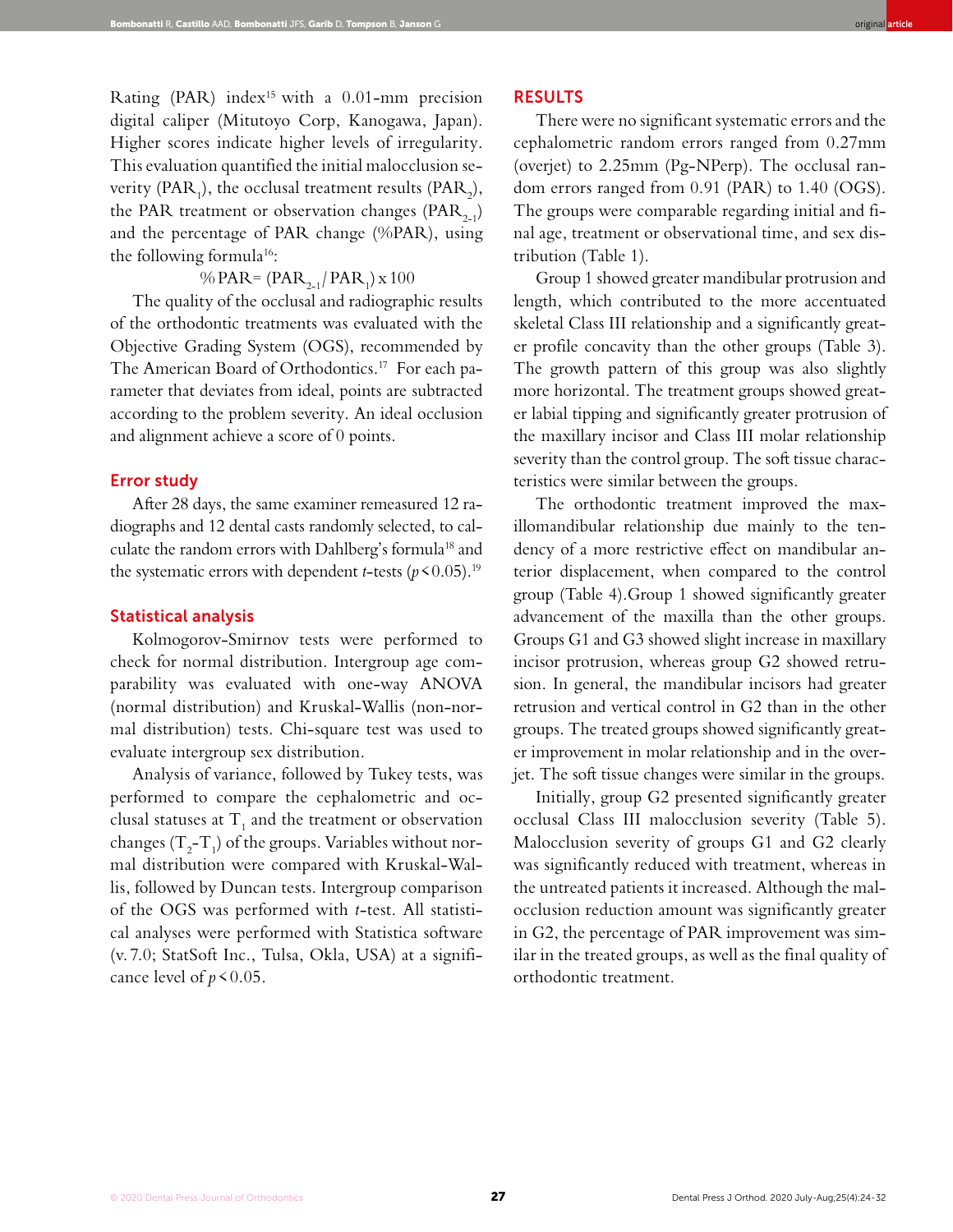|                                | G1                    |      | G <sub>2</sub>                     |      | G3                 |      |          |  |  |
|--------------------------------|-----------------------|------|------------------------------------|------|--------------------|------|----------|--|--|
|                                | <b>Mean</b>           | (SD) | <b>Mean</b>                        | (SD) | <b>Mean</b>        | (SD) | P.       |  |  |
|                                |                       |      | <b>MAXILLARY COMPONENT</b>         |      |                    |      |          |  |  |
| SNA                            | 83.9                  | 4.2  | 81.6                               | 4.7  | 83.7               | 3.0  | 0.169    |  |  |
| A-NPerp                        | $-0.7$                | 3.7  | $-0.3$                             | 4.0  | $-1.6$             | 3.2  | 0.520    |  |  |
| $Co-A$                         | 83.0                  | 3.9  | 82.1                               | 3.7  | 81.4               | 2.9  | 0.378    |  |  |
| <b>MANDIBULAR COMPONENT</b>    |                       |      |                                    |      |                    |      |          |  |  |
| SNB                            | 85.5 <sup>A</sup>     | 4.0  | 81.8 <sup>B</sup>                  | 4.5  | 82.9AB             | 2.5  | $0.012*$ |  |  |
| P-NPerp                        | 4.0 <sup>A</sup>      | 5.3  | $1.1^{AB}$                         | 6.8  | $-2.6^B$           | 6.7  | $0.009*$ |  |  |
| Co-Gn                          | 116.9 <sup>A</sup>    | 6.8  | 112.7AB                            | 5.6  | 109.8 <sup>B</sup> | 4.4  | $0.002*$ |  |  |
| MAXILLOMANDIBULAR RELATIONSHIP |                       |      |                                    |      |                    |      |          |  |  |
| ANB                            | $-1.6A$               | 1.8  | $-0.2^{AB}$                        | 1.9  | 0.8 <sup>B</sup>   | 1.8  | $0.001*$ |  |  |
| Wits                           | $-5.9$                | 2.4  | $-4.6$                             | 2.6  | $-4.2$             | 2.3  | 0.086    |  |  |
| <b>NAP</b>                     | $-6.0A$               | 4.2  | $-1.8B$                            | 4.6  | $-0.6B$            | 4.6  | $0.001*$ |  |  |
|                                | <b>GROWTH PATTERN</b> |      |                                    |      |                    |      |          |  |  |
| SN.GoGn                        | 28.6 <sup>A</sup>     | 4.3  | 33.5 <sup>B</sup>                  | 4.5  | 30.6 <sup>AB</sup> | 4.4  | $0.005*$ |  |  |
| ANS-Me                         | 65.2 <sup>A</sup>     | 5.0  | 64.5AB                             | 3.9  | 61.6 <sup>B</sup>  | 3.6  | $0.033*$ |  |  |
| SN.OccPlane                    | 11.1                  | 5.0  | 14.3                               | 5.3  | 14.5               | 3.4  | 0.055    |  |  |
|                                |                       |      | MAXILLARY DENTOALVEOLAR COMPONENT  |      |                    |      |          |  |  |
| 1.NA                           | 31.7 <sup>A</sup>     | 6.2  | 30.2AB                             | 5.5  | 26.0 <sup>B</sup>  | 4.8  | $0.008*$ |  |  |
| $1-NA$                         | 6.4 <sup>A</sup>      | 2.1  | 6.8 <sup>A</sup>                   | 2.5  | 4.7 <sup>B</sup>   | 1.4  | $0.007*$ |  |  |
| $1-PP$                         | 26.8                  | 2.1  | 26.9                               | 2.8  | 25.7               | 1.9  | 0.209    |  |  |
| 1.PP                           | 120.0                 | 5.2  | 119.1                              | 6.0  | 117.2              | 5.5  | 0.294    |  |  |
| $1-AP$                         | 4.3                   | 2.3  | 6.1                                | 2.5  | 4.4                | 2.3  | 0.051    |  |  |
|                                |                       |      | MANDIBULAR DENTOALVEOLAR COMPONENT |      |                    |      |          |  |  |
| 1.NB                           | 23.7                  | 6.3  | 26.4                               | 6.4  | 23.1               | 7.9  | 0.308    |  |  |
| $1-NB$                         | 3.1                   | 2.1  | 4.9                                | 2.7  | 3.7                | 2.4  | 0.088    |  |  |
| $1-MP$                         | 37.3                  | 3.1  | 37.4                               | 2.1  | 35.5               | 2.9  | 0.071    |  |  |
| 1.MP                           | 86.9                  | 7.4  | 88.6                               | 6.6  | 86.9               | 9.4  | 0.760    |  |  |
| <b>DENTAL RELATIONSHIPS</b>    |                       |      |                                    |      |                    |      |          |  |  |
| Overbite                       | 0.5                   | 1.2  | 0.4                                | 1.1  | 0.8                | 0.7  | 0.453    |  |  |
| Overjet                        | 1.3                   | 1.7  | 1.7                                | 1.7  | 2.1                | 0.9  | 0.279    |  |  |
| Molar Relation                 | $-4.6A$               | 1.4  | $-4.5^{A}$                         | 1.7  | $-3.3^{B}$         | 1.4  | $0.022*$ |  |  |
| <b>SOFT TISSUE</b>             |                       |      |                                    |      |                    |      |          |  |  |
| UL-S Line                      | $-2.2$                | 2.2  | $-0.7$                             | 2.5  | $-0.5$             | 2.4  | 0.073    |  |  |
| LL-S Line                      | $-0.2$                | 2.7  | 2.0                                | 2.6  | 0.6                | 3.5  | 0.081    |  |  |
| G'.Sn.P'                       | 172.5                 | 5.3  | 168.4                              | 5.1  | 170.0              | 4.7  | 0.079    |  |  |

original ar<mark>ticle</mark> Cephalometric and occlusal changes of Class III malocclusion treated with or without extractions and occlusal changes of Class III malocclusion treated with or without extractions are the stractions of t

\* Statistically significant at p < 0.05. Different superscript letters represent statistically significant differences.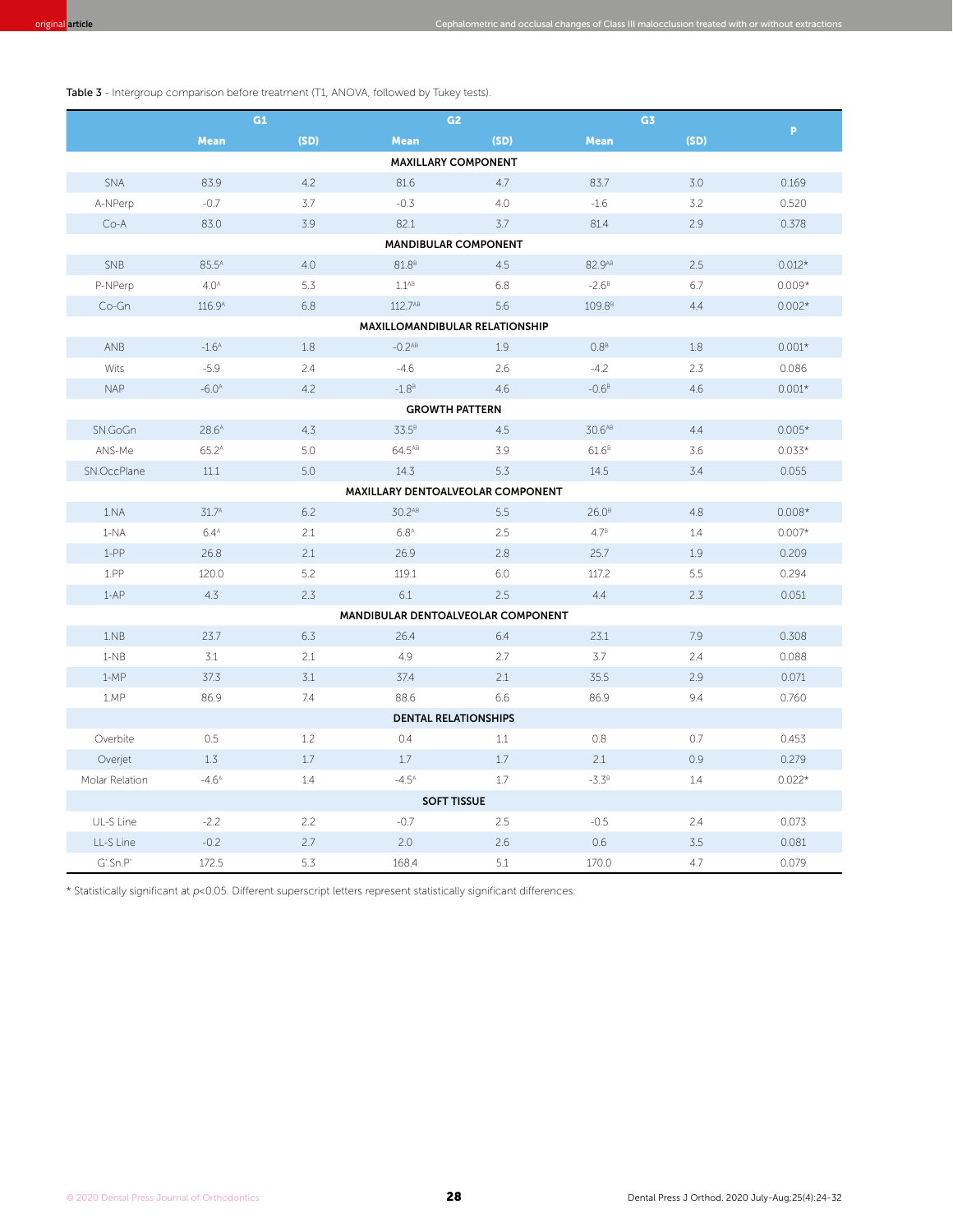Table 4 - Intergroup comparison of treatment and growth changes (T2-T1, ANOVA, followed by Tukey tests).

|                             | G1                |      | G <sub>2</sub>                     |      | G3                |      | $\mathbf{P}$ |  |  |
|-----------------------------|-------------------|------|------------------------------------|------|-------------------|------|--------------|--|--|
|                             | <b>Mean</b>       | (SD) | <b>Mean</b>                        | (SD) | <b>Mean</b>       | (SD) |              |  |  |
| <b>MAXILLARY COMPONENT</b>  |                   |      |                                    |      |                   |      |              |  |  |
| SNA                         | 0.3               | 2.0  | 0.4                                | 1.4  | 0.4               | 2.5  | 0.990        |  |  |
| A-NPerp                     | 0.6 <sup>A</sup>  | 2.2  | $-1.5^{B}$                         | 2.7  | 0.3 <sup>AB</sup> | 2.3  | $0.023*$     |  |  |
| $Co-A$                      | 0.5 <sup>A</sup>  | 2.4  | 0.3 <sup>A</sup>                   | 1.8  | 2.7 <sup>B</sup>  | 3.3  | 0.011        |  |  |
| <b>MANDIBULAR COMPONENT</b> |                   |      |                                    |      |                   |      |              |  |  |
| SNB                         | $-0.1$            | 1.6  | 0.5                                | 1.6  | 1.4               | 2.4  | 0.077        |  |  |
| P-NPerp                     | $1.4^{AB}$        | 4.1  | $-1.9A$                            | 5.0  | $2.3^B$           | 5.1  | $0.027*$     |  |  |
| Co-Gn                       | 2.5               | 3.8  | 2.2                                | 2.9  | 6.8               | 6.8  | 0.154 €      |  |  |
|                             |                   |      | MAXILLOMANDIBULAR RELATIONSHIP     |      |                   |      |              |  |  |
| ANB                         | 0.4 <sup>A</sup>  | 1.4  | $-0.1^{AB}$                        | 1.1  | $-1.0B$           | 1.5  | $0.012*$     |  |  |
| Wits                        | 1.6 <sup>A</sup>  | 2.2  | 0.9 <sup>A</sup>                   | 2.5  | $-0.9B$           | 1.3  | $0.001*$     |  |  |
| <b>NAP</b>                  | $-0.1$            | 2.9  | $-1.0$                             | 2.4  | $-1.9$            | 3.3  | 0.175        |  |  |
|                             |                   |      | <b>GROWTH PATTERN</b>              |      |                   |      |              |  |  |
| SN.GoGn                     | 0.1               | 2.2  | $-0.3$                             | 2.3  | $-0.5$            | 2.8  | 0.780        |  |  |
| ANS-Me                      | 2.1               | 2.8  | 2.3                                | 3.0  | 4.1               | 4.2  | 0.171        |  |  |
| SN.OccPlane                 | $-1.9$            | 2.7  | $-1.8$                             | 3.6  | $-1.6$            | 3.0  | 0.956        |  |  |
|                             |                   |      | MAXILLARY DENTOALVEOLAR COMPONENT  |      |                   |      |              |  |  |
| 1.NA                        | 2.5               | 6.6  | $-1.5$                             | 5.8  | 1.6               | 2.8  | 0.064        |  |  |
| $1-NA$                      | 1.0 <sup>A</sup>  | 2.3  | $-1.0B$                            | 2.0  | 0.8 <sup>A</sup>  | 1.2  | $0.004*$     |  |  |
| $1-PP$                      | 0.4               | 1.2  | 0.8                                | 1.2  | 1.1               | 2.0  | 0.312        |  |  |
| $1.$ PP                     | 2.8               | 6.7  | $-1.3$                             | 5.7  | 2.1               | 2.9  | 0.058        |  |  |
| $1 - AP$                    | 0.9 <sup>A</sup>  | 1.8  | $-1.4^B$                           | 1.6  | 0.1 <sup>A</sup>  | 0.9  | $0.000*$     |  |  |
|                             |                   |      | MANDIBULAR DENTOALVEOLAR COMPONENT |      |                   |      |              |  |  |
| 1.NB                        | $-1.6A$           | 4.5  | $-5.1^B$                           | 4.1  | $-2.1^{AB}$       | 3.8  | $0.025*$     |  |  |
| $1-NB$                      | 0.3 <sup>A</sup>  | 1.3  | $-2.1^{B}$                         | 1.4  | $-0.1A$           | 1.3  | $0.000*$     |  |  |
| $1-MP$                      | 1.7 <sup>AB</sup> | 2.2  | 0.6 <sup>A</sup>                   | 1.8  | $2.4^B$           | 2.1  | $0.032*$     |  |  |
| 1.MP                        | $-1.5^{A}$        | 4.3  | $-5.3^B$                           | 4.0  | $-3.1^{AB}$       | 3.8  | $0.023*$     |  |  |
| <b>DENTAL RELATIONSHIPS</b> |                   |      |                                    |      |                   |      |              |  |  |
| Overbite                    | 0.4               | 1.4  | 0.6                                | 1.4  | $-0.2$            | 0.7  | 0.153        |  |  |
| Overjet                     | $1.1^A$           | 1.8  | 1.0 <sup>A</sup>                   | 1.5  | $-0.4B$           | 0.7  | $0.003*$     |  |  |
| Molar Rel                   | 1.0 <sup>A</sup>  | 1.2  | 1.6 <sup>A</sup>                   | 1.8  | 0.1 <sup>B</sup>  | 2.3  | $0.047*$     |  |  |
| <b>SOFT TISSUE</b>          |                   |      |                                    |      |                   |      |              |  |  |
| UL-S Line                   | $-0.1$            | 1.4  | $-0.4$                             | 1.1  | 0.1               | 2.7  | 0.716        |  |  |
| LL-S Line                   | $-0.1$            | 1.2  | $-1.2$                             | 0.8  | 0.4               | 3.4  | 0.078        |  |  |
| G'.Sn.P'                    | $-0.3$            | 3.1  | 0.2                                | 2.3  | 2.5               | 5.4  | 0.079        |  |  |

\* Statistically significant at p<0.05. Different superscript letters represent statistically significant differences. € = Kruskal-Wallis test.

#### Table 5 - Intergroup comparison of OGS and PAR indexes.

|                  |                    | G1   |                   | G <sub>2</sub> |                   | G <sub>3</sub> |                        |
|------------------|--------------------|------|-------------------|----------------|-------------------|----------------|------------------------|
|                  | <b>Mean</b>        | (SD) | <b>Mean</b>       | (SD)           | <b>Mean</b>       | (SD)           |                        |
| PAR1             | $28.1^{\text{A}}$  | 11.2 | 36.2 <sup>B</sup> | 8.1            | $21.1^A$          | 10.8           | $0.000$ $\mathbb{I}^*$ |
| PAR <sub>2</sub> | 3.7 <sup>A</sup>   | 4.5  | 5.2 <sup>A</sup>  | 2.7            | 25.0 <sup>B</sup> | 9.7            | $0.000 \in x$          |
| <b>PAR2-1</b>    | $-24.4^{\text{A}}$ | 10.3 | $-30.9B$          | 7.1            | $3.9^\circ$       | 6.5            | $0.000$ $\mathbb{I}^*$ |
| %PAR             | $-87.6A$           | 13.2 | $-85.7A$          | 5.8            | 39.2 <sup>B</sup> | 71.6           | $0.000 \in x$          |
| OGS              | 25.6               | 9.2  | 28.6              | 6.0            | $\cdots$          | $   -$         | $0.085*$               |

\* Statistically significant at p<0.05. Different superscript letters mean statistically significant differences.

§ = ANOVA followed by Tukey tests.  $€$  = Kruskal-Wallis followed by Duncan tests. ¥ = t test.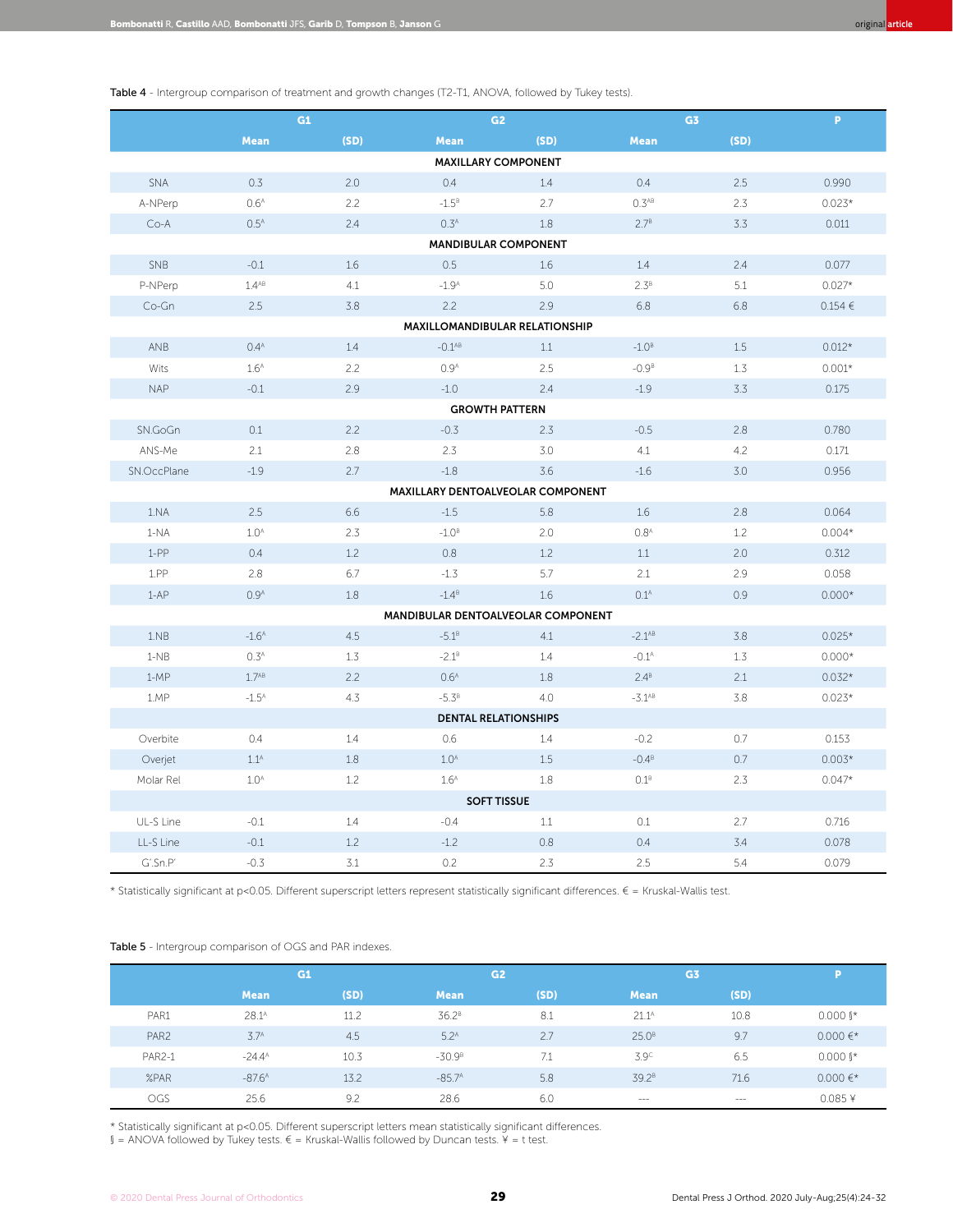# **DISCUSSION** Sample characteristics

Despite the limitation of a retrospective study, the group characteristics were similar, especially considering the difficulty in obtaining an untreated Class III malocclusion control group (Tables 1 and 3). Although there were significant differences regarding some cephalometric variables at baseline between control and treatment groups, one has to bear in mind that the changes in groups with similar malocclusions are the most important issues to be evaluated in this type of investigation. Few studies used a control group of untreated Class III patients.3,4,7,12

original **article** Cephalometric and occlusal changes of Class III malocclusion treated with or without extractions

### Cephalometric changes

The orthodontic treatments provided smaller mandibular advancement with respect to the control, especially in the extraction group, improving the maxillomandibular relationship (Table 4). Less protrusion or greater mandibular retrusion is evidenced in compensatory Class III orthodontic treatment in growing patients with orthopedic appliances, aiming at altering the skeletal growth pattern of the patients and either advance the maxilla forward or prevent the further forward growth of the mandible through a clockwise rotation, or both.3,4,7 This effect is less evident in adult patients, where the maxillary dentoalveolar compensation is greater.6,8 In the current study, the maxilla does not appear to have undergone major changes in relation to its initial positioning,<sup>3</sup> possibly due to the initial mean age of the sample. In order to obtain more maxillary skeletal effects, treatment must be instituted before the pubertal growth spurt.<sup>1</sup> The extraction group demonstrated greater maxillary anterior displacement restriction than the non-extraction group, probably due to the greater maxillary incisor retraction in order to close the extraction spaces.<sup>20,21</sup> Thus, it may be stated that minimal skeletal (maxillomandibular) changes were observed, while the dentoalveolar effects were more pronounced.

An increase in lower anterior face height (LAFH, ANS-Me) during Class III malocclusion treatment may result in a more retrusive position of the mandible, improving the sagittal relationship.4,8 Although the LAFH increased with treatment and growth, no intergroup difference was observed, similarly to previous investigations.7,12 Both treatment protocols did not cause significantly different changes in the growth pattern, compared with untreated subjects. Counterclockwise rotation of the occlusal plane has been observed in treatment with Class III elastics.<sup>11,14</sup> However, this was not observed in the treated groups.

Only the extraction group showed significantly greater maxillary incisor retraction than the other groups (Table 4). This was probably due to retraction of these teeth in order to close the extraction spaces. In Class III non-extraction mechanics in the maxillary arch, the incisors experience only small changes.4,11,12,14,22 There are no studies specifically evaluating the extraction effects on the maxillary incisors in Class III treatment with fixed appliances.

The extraction group presented significantly greater mandibular incisor lingual tipping and retrusion, primarily in relation to the non-extraction group. In relation to the control group, it showed only significant retrusion (Table 4). Other studies with mandibular extractions observed incisor lingual tipping and retrusion<sup>3</sup> or only lingual tipping,<sup>12</sup> in relation to the control groups. There were significant improvements of the overjet and molar relationship in both treated groups, in relation to the control. It was fortunate that, despite the small changes in maxillary and mandibular incisors in the non-extraction group, significant improvements of these variables were possible. Another study showed similar changes in overjet and molar relation, without significant incisor changes.4

Even though these are compensatory treatments where facial impact is not as evident as in orthodontic-surgical treatment, changes of soft tissue may camouflage the skeletal Class III discrepancy, such as reduction of lower lip projection due to mandibular incisor retrusion<sup>11,14</sup> and the increase in facial convexity.3,7,11,14 In the current study, although there were soft tissue changes, they were very discrete and statistically similar to the growth changes.

## Occlusal changes

The extraction group had greater initial malocclusion severity, resulting from greater crowding (displacement), which weighted toward an extraction approach in this group (Table 5). The orthodontic treatments significantly improved the occlusion, when compared to the untreated group, which even had an increase in malocclusion severity, overtime.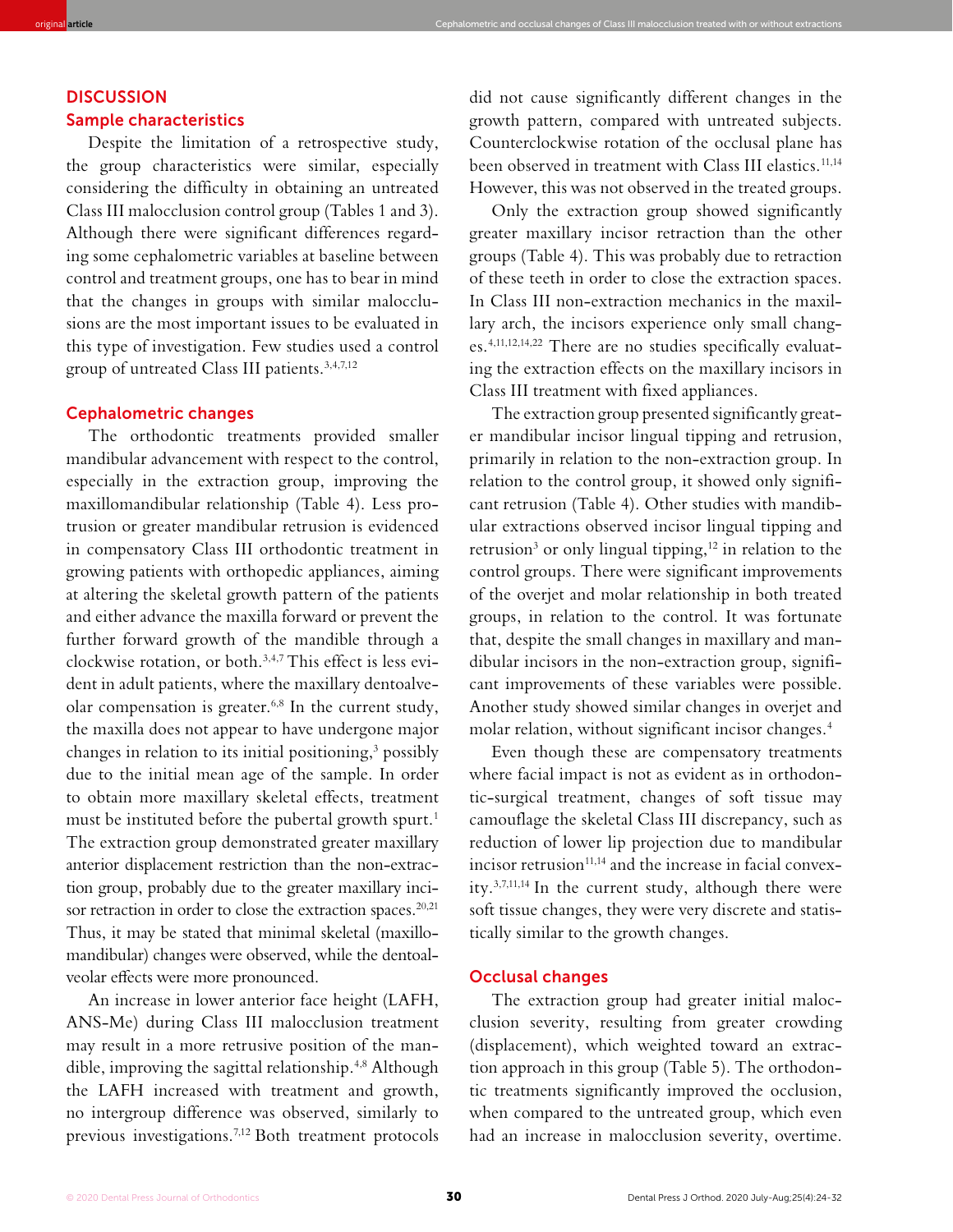The final PAR indexes in the treated groups were similar between the groups and also similar to previous reports on treated Class III malocclusion cases.<sup>22</sup> Because the initial malocclusion severity was significantly greater in G2, the amount of PAR reduction  $(PAR<sub>2-1</sub>)$  was also significantly greater than in G1. However, the percentage of PAR reduction was similar in the treated groups G1 and G2 (%PAR). Orthodontic treatment is considered adequate when the index reduction is greater than 70%,<sup>23</sup> and therefore, treatment provided in the groups showed adequate quality.

The similar OGS in the treated groups confirm the results of the  $\text{PAR}_2$ , showing that both groups had similar quality of finishing (Table 5). No previous studies have compared the quality of occlusal finishing in Class III malocclusion treatments with or without extractions.

The American Board of Orthodontics states a case report with scores above 30 points will fail.<sup>17,24</sup> Some investigations in different universities showed mean OGS scores of 22.125, 22.426, 32.227 and 33.6,28 comparable with the present results. In addition, the fact that the patients were treated in an university does not seem to influence the results, since studies report no differences between orthodontic treatment outcomes in university clinics and private practices.<sup>29,30</sup>

## **CONCLUSIONS**

The effects of non-extraction and extraction Class III malocclusion treatments were:

» Orthodontic treatment with fixed appliances improved the sagittal relationships mainly with dentoalveolar changes.

» Extraction treatment presented greater maxillary and mandibular incisor retrusion, when compared to non-extraction treatment.

» Both extraction and non-extraction treatments significantly decreased the initial malocclusion severity in the same proportion.

» The final quality of orthodontic treatment was statistically similar between the extraction and nonextraction groups, with adequate occlusal outcomes.

# Acknowledgment

The authors would like to thank to the FAPESP (*Fundação de Amparo à Pesquisa do Estado de São Paulo*), for the financial support (process #2015/06177-5).

# Authors contribution (ORCID<sup>®</sup>)

Roberto Bombonatti (RB): 0000-0001-7811-1323<sup>0</sup> Arón A. D. Castillo (AADC): 0000-0003-3963-1742 Juliana F. S. Bombonatti (JFSB): 0000-0002-4046-8375 Daniela Garib (DG): 0000-0002-2449-1620<sup>0</sup> Bryan Tompson (BT): 0000-0003-1141-6186 Guilherme Janson (GJ): 0000-0001-5969-5175<sup>®</sup>

Conception or design of the study: RB. BT, GJ. Data acquisition, analysis or interpretation: RB, AADC, JFSB, BT. Writing the article: RB, JFSB. Critical revision of the article: RB, DG, GJ. Final approval of the article: RB, DG, GJ. Obtained funding: RB, GJ. Overall responsibility: RB, GJ.